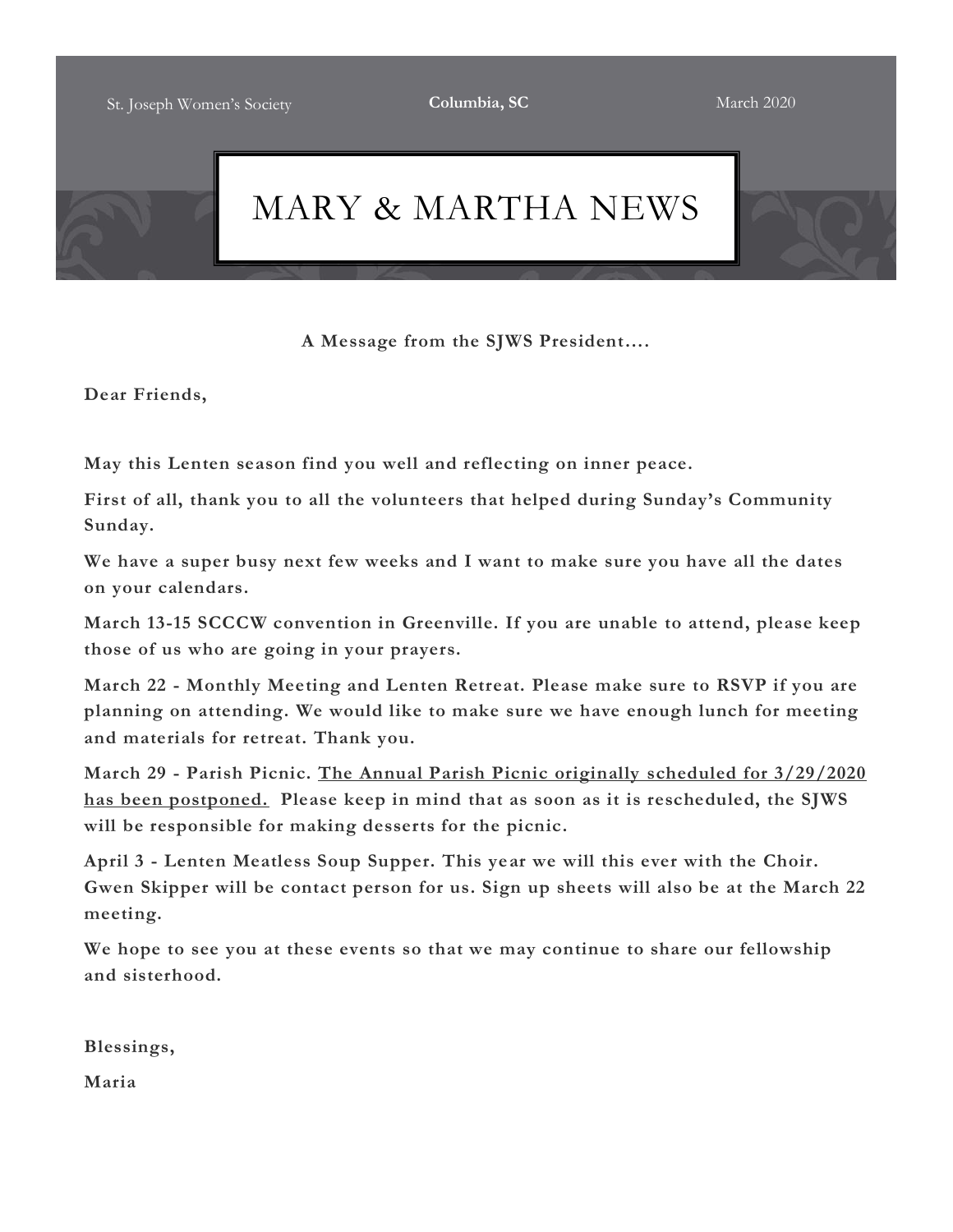## **THE TABERNACLE VIGIL CANDLE**

The SJWS has requested that the Vigil Candle burn in memory of all deceased members of our Parish, during the period May 3-16, 2020.

As part of the established Bereavement Fund Committee guidelines, this memorial gift to the parish occurs in the Spring, and is one of two active memorial gifts. The other is our work on the Memorial Mass in November.

May the souls of the faithfully departed Rest In Peace. Amen.



## FROM THE TREASURER

## ANNUAL DUES

Thank you to the members who have already paid their dues!

To those we hope to hear from, now is the time to send in for this calendar year (Reminder that dues increased to \$25 effective this year).

Please either bring to our next meeting, mail or drop off:

SJWS-Julie Rotureau, Treasurer

St. Joseph Catholic Church

3512 Devine Street Columbia, SC 29205

Please call Julie if you need to check your status 803-463-4877

And, if ever you find you need a hand to cover your dues, please let's talk! The MOST important part of your membership is that YOU are with US here whenever YOU can participate. There is always a way!

**God Bless!! Julie Rotureau**